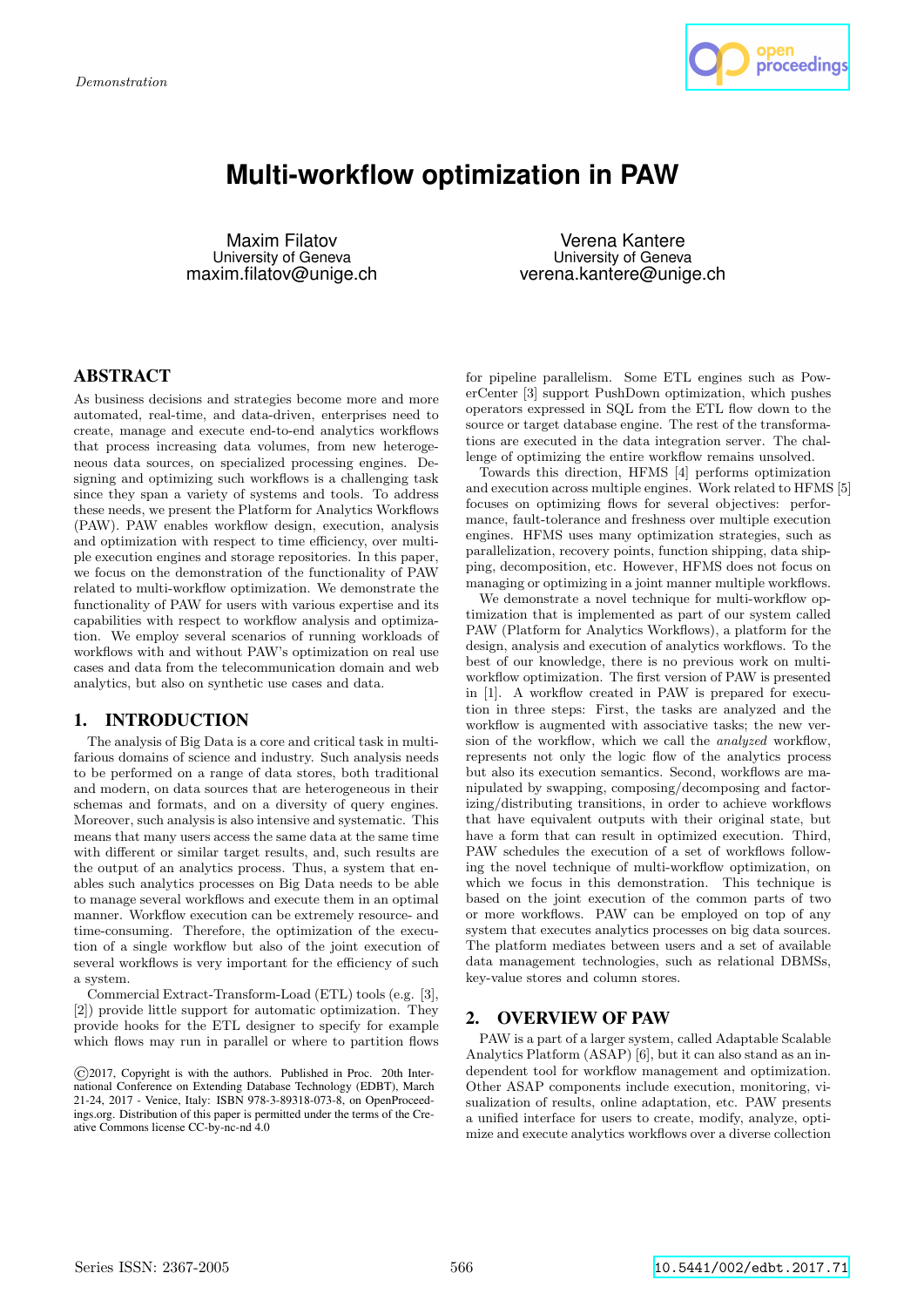

Figure 1: The architecture of PAW

of data stores and processing engines. Figure 1 depicts the architecture of PAW, as well as its interaction with the rest of ASAP. The components of PAW communicate using the internal workflow representation and are:

Operators library. This library contains operators, and their corresponding implementations with cost functions. The operators are classified as, either logical operators, which perform the core analytics jobs over the data, or the associative operators, which serve as 'glue' between different engines and perform move and transformation operations.

Interface. The GUI allows users to interactively create and/or modify a workflow, and add new operators to the Library. The user designs a workflow graph in the interactive tool and describes data and operators in the Treemetadata language, which captures structural information, operator properties, and so on.

Optimizer. The orchestration of the optimization process is performed by the Planner. It takes as an input a workflow from the Interface and sends it to the Decision Making module, that returns back an optimized version of a workflow. All possible versions are produced in the Versions Space Generator and their costs are estimated by the Cost Estimator. The Decision Making module chooses the version with the minimal cost as an optimal one.

Executor. The executor performs several tasks. The Enforcer schedules workflows for execution, generates executable code and dispatches workflow fragments to execution engines. The Monitor observes the system state, tracks the progress of executing workflows and stores History Logs of runs. These logs are used to construct more precise cost functions of operators through the *Profiling* module. This module in PAW is external, it is also developed as a part of ASAP project, and called IRES [10].

PAW implements a novel workflow model [7, 8]. A workflow W is a directed, acyclic graph (DAG)  $G = (V, E)$ . The vertices  $V$  represent data processing tasks and the edges  $E$ represent the flow of data. Each task is a set of inputs, outputs and an operator. Data and operators need to be accompanied by a set of metadata, i.e., properties that describe them. Such properties include input data types and parameters of operators, the location of data objects or operator invocation scripts, data schemas, implementation details, engines etc.

# 3. MULTI-WORKFLOW OPTIMIZATION

Our technique of multi-workflow optimization (MWO) is

based on the joint execution of the common parts of workflows. Specifically, a set of workflows is combined to one joint workflow, so that one or more common subgraphs in these workflows, appear only once in the joint workflow and, therefore, are executed only once. The technique consists of four steps: (1) for each workflow generate all possible equivalent workflow versions and prune them using heuristics; (2) detect common tasks and find the common parts in workflow versions; (3) estimate the processing cost of joint executions; (4) choose workflow versions and common parts in them for the joint execution.

#### 3.1 Generating workflow versions

Two workflow versions are equivalent if they produce the same output, given the same input. We generate all possible versions by applying the following transitions:

Swap. The *swap* transition applies to a pair of vertices,  $v_1$  and  $v_2$ , which occur in adjacent positions in a workflow graph  $G$ , and produces a new graph  $G'$  in which the positions of  $v_1$  and  $v_2$  have been interchanged. The goal of swap is to change the execution order of tasks.

Compose. The compose transition takes as input two vertices and produces one new vertex that includes the tasks of both initial vertices. The goal of compose is to allow for a united optimisation of the tasks included in the two vertices, e.g. joint micro-optimization on an execution engine.

Decompose. The decompose transition takes as input one vertex and produces two new vertices that, together, include all the tasks of the initial vertex. The new vertices may or may not be connected. The goal of decompose is to lead to separate optimisation of subgroups of the tasks.

Factorize. The *factorize* transition replaces multiple identical vertices that all feed (or are fed by) one branching vertex and take as input different datasets, with one such vertex that is performed on the output (input) data of the branching vertex. The optimization derives from the fact that the operation of the replaced vertices is performed only once instead of several times, and, moreover, on a reduced in size aggregated dataset.

Distribute. The *distribute* transition replaces one vertex with multiple identical ones, which are distributed on the input (or output) paths of a preceding (or succeeding) branching vertex. The optimization opportunity is created either by the parallelization of the execution of the identical vertices, their distribution over the input dataset, or even by the reduction of size of the aggregated input data due to their being pushed toward the root of the workflow.

If the version space is big, exploration methods more efficient than exhaustive search are required. We improve search performance by pruning the space with several heuristics based on the following categorization of operators:

- Blocking operators require knowledge of the whole dataset.
- Non-blocking operators process each tuple separately.
- Restrictive operators output a smaller data volume than the incoming data volume.

R1-2 are a list of rules, following which the process of generating the search space speeds up. Heuristics H1-2 prunes the search space.

- R1: Find branching operators and check if they are connected with operators that are identical instances of a logical operator. Try to factorize this set of operators.
- R2: Find (linear) paths and try to *swap* the operators in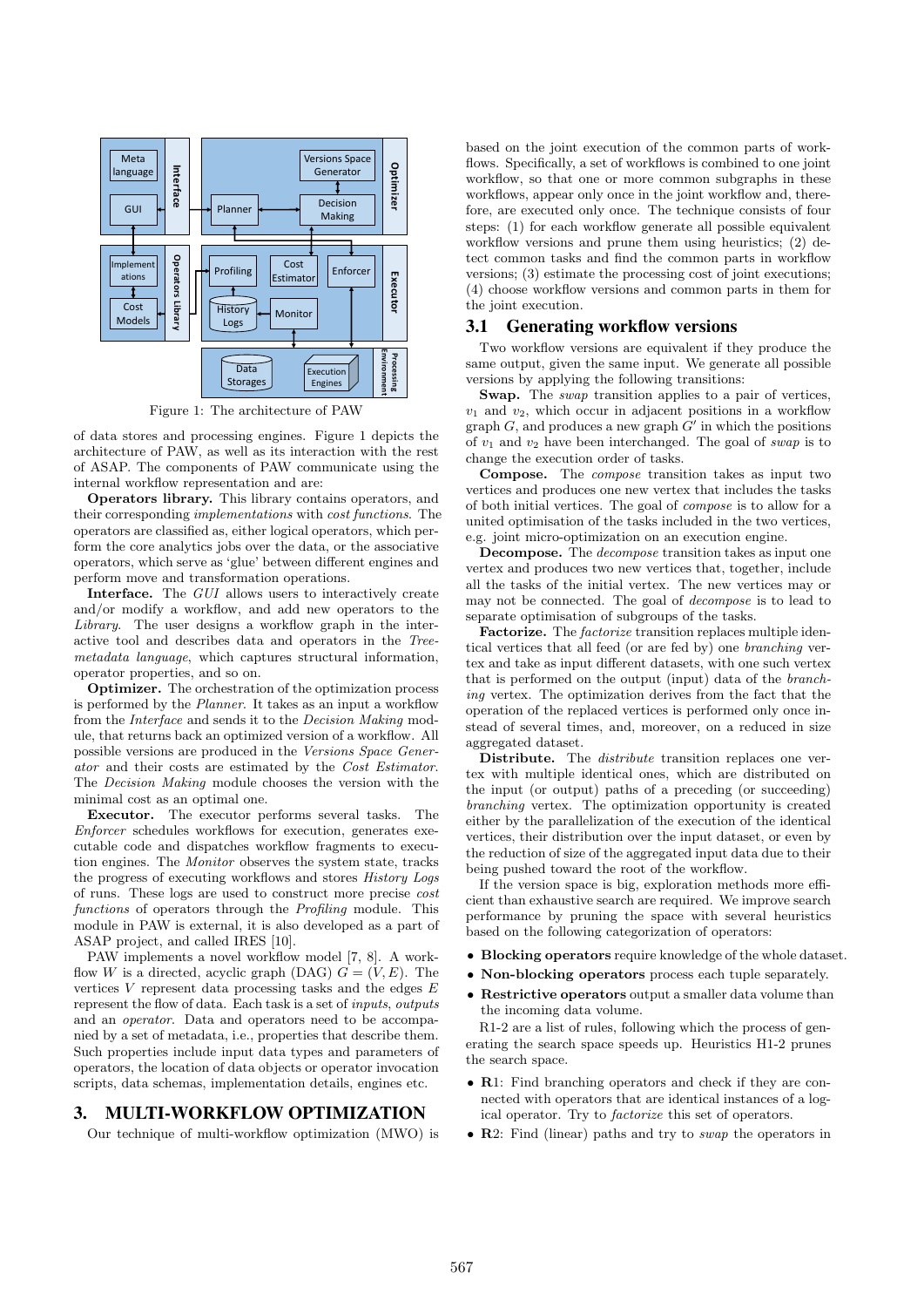

Figure 2: Example of multi-optimization of three workflows



Figure 3: Independently executable and not independently executable subgraphs

each of such paths.

- H1: Move restrictive operators to the root of the workflow, e.g. change  $extract \rightarrow function \rightarrow filter$  to  $extract \rightarrow filter$  $\rightarrow$  function, if possible.
- H2: Group non-blocking operators together and separately from blocking operators, e.g., change  $filter \rightarrow sort \rightarrow func$  $tion \rightarrow group$  to filter  $\rightarrow function \rightarrow sort \rightarrow group$ .

## 3.2 Creating the joint workflow

A set of workflows  $\mathcal{W} = \{W_1, \ldots, W_m\}$  may be combined in a joint workflow denoted as  $W_o = W_1 \circ \cdots \circ W_m$ . We find common parts in the workflows and use them as joint subgraphs connected with the rest of the workflow graphs. Figure 2 depicts three workflows  $W_1$ ,  $W_2$ ,  $W_3$  and a joint workflow of them,  $W_o$ .  $CP_1$  and  $CP_2$  represent common parts of  $W_1$ ,  $W_2$  and  $W_1$ ,  $W_3$ , respectively, and A..G are the remaining parts of workflows.

#### *3.2.1 Finding common parts*

A common part consists of common tasks. Two common tasks consist of the same operators, inputs and outputs. We detect common tasks by comparing properties of metadata of tasks, such as input and output data schemas, parameters of operators etc.

After detecting common tasks, we look for subgraphs consisting only of common tasks and compare their structures. If such subgraphs are identical, then they constitute a common part. Formally, the latter is defined as follows:

DEFINITION 1. A common part  $CP(W_1, \ldots, W_m)$  of a set of workflows  $\{W_1, \ldots, W_m\}$  is a subgraph S, so that S is part of every one of the workflows, i.e.  $S \in W_1 \wedge \cdots \wedge S \in W_m$ , and operators of corresponding vertices in a subgraph S of every workflow are identical.

#### *3.2.2 Evaluation of a common part*

After finding a common part, we determine if it can be used for the creation of the joint workflow. We do this based on the concepts of execution state and independently executable subgraph.

An execution state  $ES$  of a workflow  $W$  is a state for which some of the vertices are assumed to have been executed and no vertices are executing. An independently executable sub*graph*  $S \in W$  with respect to some execution state  $ES_W$ , is a subgraph that can be executed without executing any vertex in  $W \setminus (ES_W \cup S)$ .

Figure 3 depicts two workflows  $W_1$  and  $W_2$ . In  $W_1$ , subgraph A is independently executable with respect to the execution state, the executed vertices of which are colored in



Figure 4: Mutual arrangement of subgraphs A and B

blue. In  $W_2$ , subgraph A is not independently executable with respect to any execution state, because vertex 4 cannot be executed before vertex 2, and vertex 2 cannot be executed before vertex 3, so vertex 2 has to be executed between vertices 3 and 4.

The creation of a joint workflow  $W<sub>o</sub>$  of a set of workflows  $\mathcal{W} = \{W_1, \ldots, W_m\}$  that have one common part  $CP,$  is possible if CP is independently executable for some execution state for every  $W \in \mathcal{W}$ .

#### *3.2.3 Evaluation of a set of common parts*

A set of workflows to be composed may contain not one, but several common parts. There can be cases for which not all of the common parts can be used for the creation of the joint workflow. To evaluate if a set of common parts  $\mathcal{CP}$  can be used in combination for the creation of the joint workflow, we check the mutual arrangement of common parts in this set in pairs  $CP_i, CP_j \in \mathcal{CP}$ .

A vertex  $v$  is reachable from another vertex  $u$  if there is a directed path that starts from  $u$  and ends at  $v$ . A subgraph  $S$ depends on vertex  $v$  if there exists a vertex  $u$  in the subgraph and u reachable from v. The possible mutual arrangement of the subgraphs corresponding to two common parts  $\mathbb{CP}_i$  and  $CP<sub>i</sub>$  is one of the following (Figure 4):

- 1. Independent, if there does not exist a pair of vertices  $\{v_i, v_j\}$ ,  $v_i \in CP_i, v_j \in CP_j$  for which  $CP_i$  depends on  $v_j$  or  $CP_j$ depends on  $v_i$ .
- 2.  $CP_i$  depends on  $CP_j$ , if there is a vertex  $v \in CP_j$  and  $CP_i$ depends on v, but there is not a vertex in  $CP_i$  so that  $CP_j$ depends on it.
- 3.  $CP_i$  and  $CP_j$  are cross-dependent if there are vertices  $v_i \in$  $CP_i$ ,  $v_j \in CP_j$  and  $CP_j$  depends on  $v_i$  and  $CP_i$  depends on  $v_i$ .

Depending on their mutual arrangement in the set of workflows, a pair of common parts can be selected for the construction of the joint workflow or not: If the common parts are mutually arranged as (1) in all workflows, both can be selected; if they are mutually arranged as in (3), even in one workflow, they cannot be both selected. If they are mutually arranged as in (2) in some of the workflows, they can be both selected if they have the same dependency in all these workflows. Hence, in some cases, we are forced to select only some of the common parts. We do this based on the estimation of processing cost of different choices for the construction of the joint workflow.

## 3.3 Estimation of processing costs

We estimate the performance and cost of operators by actually running the operator in representative configuration combinations. Using these measurements, surrogate estimator models are trained that can be used to approximate operators performance for non-tested configurations. The processing cost of a workflow  $W, C_W$ , is the sum of the cost of the its tasks:  $C_W = \sum_{i=1}^n C_{T_i}$ .